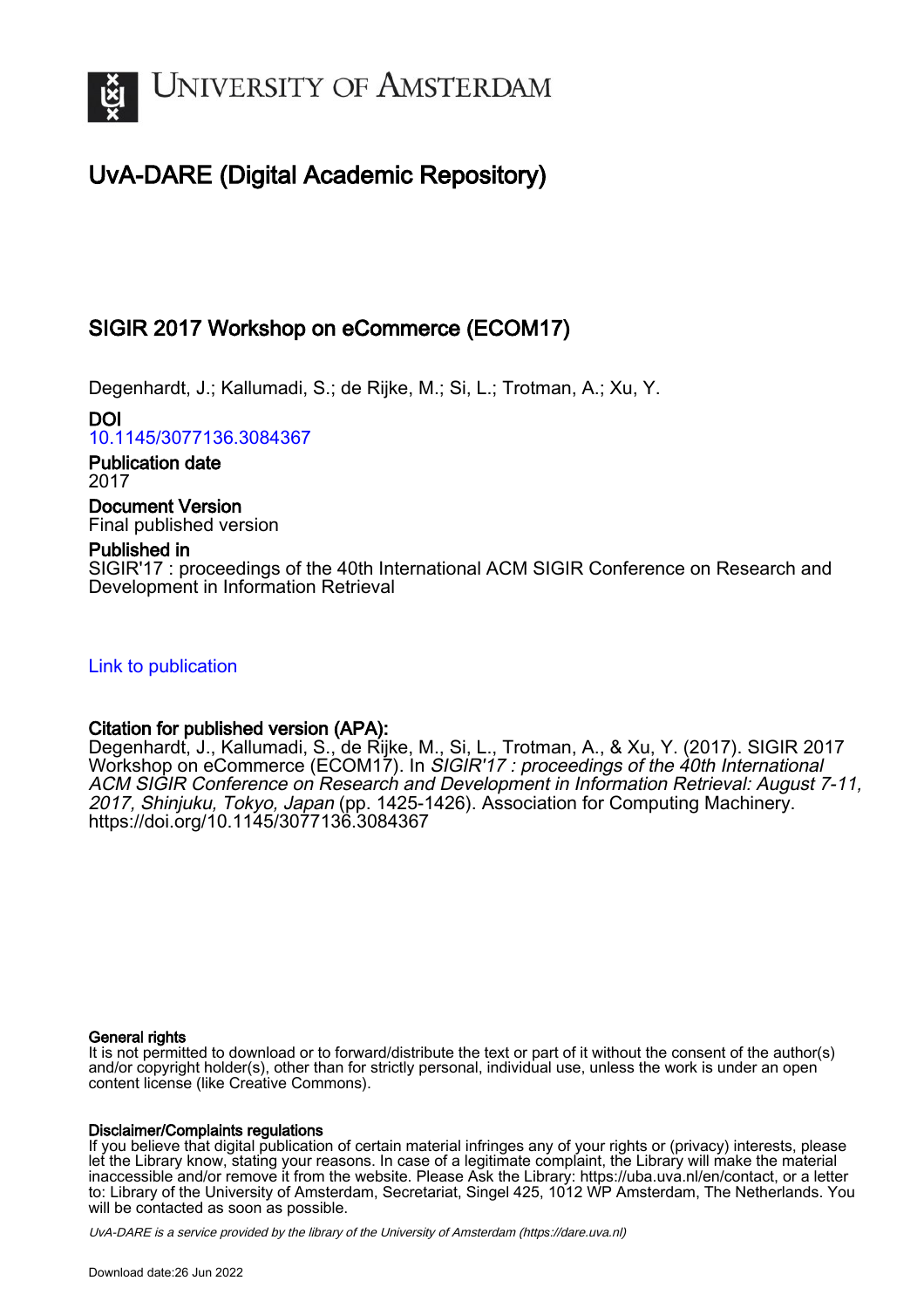## SIGIR 2017 Workshop on eCommerce (ECOM17)

Jon Degenhardt eBay Inc USA

Luo Si Alibaba Group Inc USA, China

Surya Kallumadi Kansas State University USA

Andrew Trotman University of Otago New Zealand

Maarten de Rijke University of Amsterdam The Netherlands

> Yinghui Xu Alibaba Group Inc China

#### ABSTRACT

eCommerce Information Retrieval has received little attention in the academic literature, yet it is an essential component of some of the largest web sites (such as eBay, Amazon, Airbnb, Alibaba, Taobao, Target, Facebook, and others). SIGIR has for several years seen sponsorship from these kinds of organisations, who clearly value the importance of research into Information Retrieval. This workshop brings together researchers and practitioners of eCommerce IR to discuss topics unique to it, to set a research agenda, and to examine how to build a dataset for research into this fascinating topic.

eCommerce IR is ripe for research and has a unique set of problems. For example, in eCommerce search there may be no hypertext links between documents (products); there is a click stream, but more importantly, there is often a buy stream. eCommerce problems are wide in scope and range from user interaction modalities (the kinds of search seen in when buying are different from those of web-page search (i.e. it is not clear how shopping and buying relate to the standard web-search interaction models)) through to dynamic updates of a rapidly changing collection on auction sites, and the experienceness of some products (such as Airbnb bookings).

#### CCS CONCEPTS

• Information systems → Environment-specific retrieval;

#### **KEYWORDS**

eCommerce, Product Search, Recommendation

#### ACM Reference format:

Jon Degenhardt, Surya Kallumadi, Maarten de Rijke, Luo Si, Andrew Trotman, and Yinghui Xu. 2017. SIGIR 2017 Workshop on eCommerce (ECOM17). In Proceedings of ACM SIGIR Conference on Research and Development in Information Retrieval, Shinjuku, Tokyo, Japan, August 07-11 2017 (SIGIR'17), [2](#page-2-0) pages.

<https://doi.org/10.1145/3077136.3084367>

#### 1 INTRODUCTION

Search, ranking, and recommendation have applications ranging from traditional web search to document databases to vertical

SIGIR'17, August 07-11 2017, Shinjuku, Tokyo, Japan

© 2017 Copyright held by the owner/author(s).

ACM ISBN 978-1-4503-5022-8/17/08.

<https://doi.org/10.1145/3077136.3084367>

search systems. This workshop explores approaches for search and recommendations of products. Although the task is the same as web-page search (fulfill a user's information need), the way in which this is achieved is very much different. On product sites (such as eBay, Flipkart, Amazon, and Alibaba), the traditional web-page ranking features are either not present or are present in a different form.

The entities that need to be discovered (the information that fulfills the need) might be unstructured, associated with structure, semi-structured, or have facets such as: price, ratings, title, description, seller location, and so on.

Domains with such facets raise interesting research challenges such as a) relevance and ranking functions that take into account the tradeoffs across various facets with respect to the input query b) recommendations based on entity similarity c) recommendations based on user location (e.g. shipping cost), and so on. In the case of eCommerce IR these challenges require inherent understanding of product attributes, user behavior, and the query context. Product sites are characterized by the presence of a dynamic inventory with a high rate of change and turnover, and a long tail of query distribution.

Outside of search but still within Information Retrieval, the same feature in different domains can have radically different meaning. For example, in email filtering the presence of "Ray-Ban" along with a price is a strong indication of spam, but within an auction setting this likely indicates a valid product for sale. Another example is natural language translation; company names, product names, and even product descriptions do not translate well with existing tools. Similar problems exist with knowledge graphs that are not customised to match the product domain.

This workshop brings together researchers and practitioners to identify a set of core research questions in eCommerce Information Retrieval. This will include discussion of a research agenda which will serve many purposes. First, collaboration: it will bring the community together in a way that has never happened before. Second, funds: it will help attract research funding to search in this domain. Third, research: it will help attract researchers and postgraduate students to eCommerce IR. Finally, it will help broaden the definition of information retrieval at conferences such as SIGIR.

This workshop will also examine the problem of data availability. As the purpose of a product site is to make data on entities available, the same security concerns that plague other search domains may not exist. However sales and seller information is private and proprietary and likely to be unavailable. We expect that the discussion on data will result in both a proposal to release data that can be put

Permission to make digital or hard copies of part or all of this work for personal or classroom use is granted without fee provided that copies are not made or distributed for profit or commercial advantage and that copies bear this notice and the full citation on the first page. Copyrights for third-party components of this work must be honored. For all other uses, contact the owner/author(s).